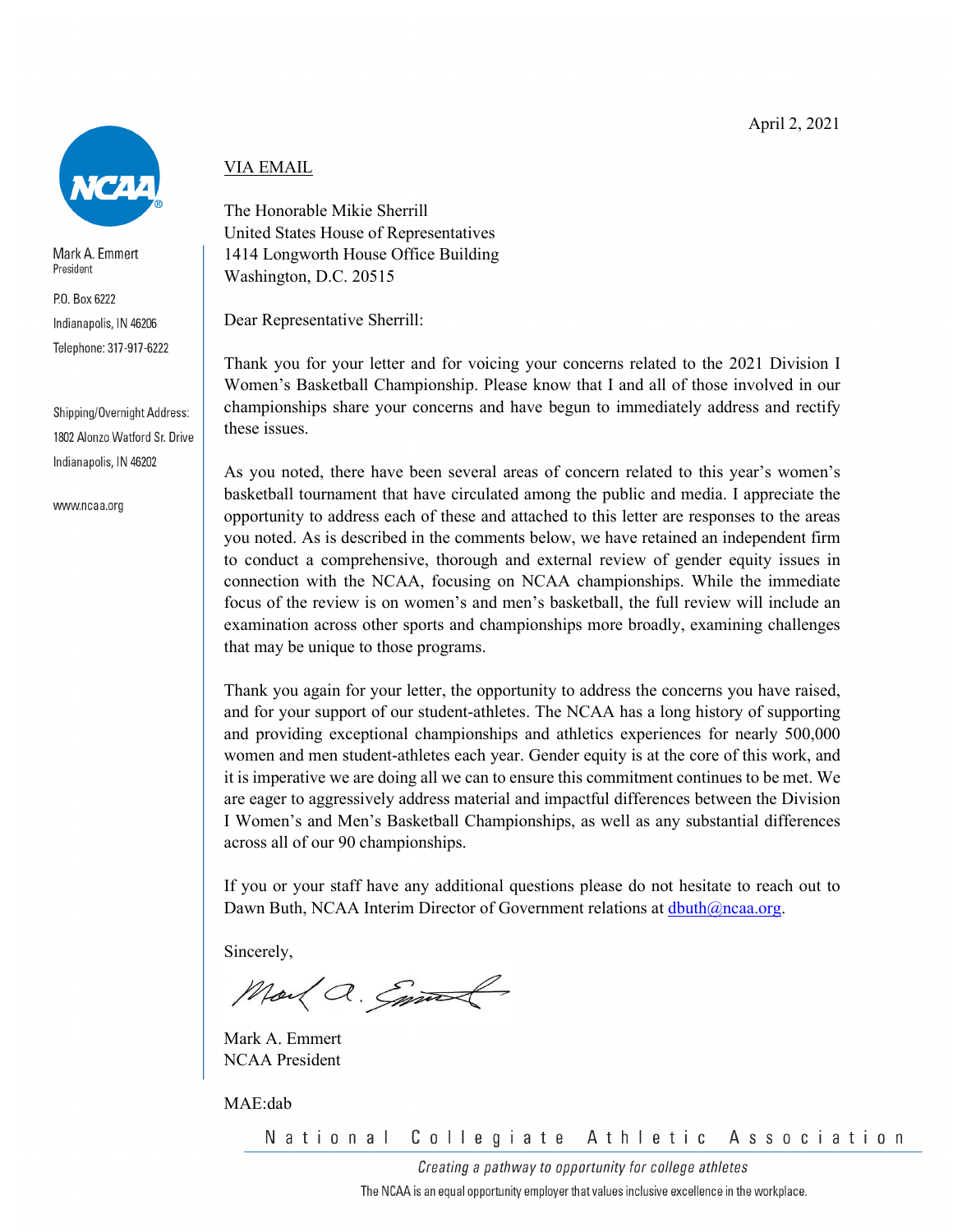The Honorable Mikie Sherrill April 2, 2021 Page No. 2

cc:

 $\mathcal{L}_\text{max}$ 

Rep. Alma S. Adams Rep. Colin Allred Rep. Lisa Blunt Rochester Rep. Suzanne Bonamici Rep. André Carson Rep. Kathy Castor Rep. Katherine Clark Rep. Jim Cooper Rep. Bill Foster Rep. Lois Frankel Rep. Josh Gottheimer Rep. Raúl Grijalva Rep. Alcee L. Hastings Rep. Jahana Hayes Rep. Sara Jacobs Rep. Pramila Jayapal Rep. John B. Larson Rep. Brenda L. Lawrence

Rep. Al Lawson Rep. Andy Levin Rep. Carolyn B. Maloney Rep. Doris Matsui Rep. Grace Meng Rep. Jerrold Nadler Rep. Grace F. Napolitano Rep. Chellie Pingree Rep. Deborah K. Ross Rep. Jan Schakowsky Rep. Albio Sires Rep. Jackie Speier Rep. Haley Stevens Rep. Thomas R. Suozzi Rep. Ritchie Torres Rep. Lori Trahan Rep. Nydia M. Velázquez Rep. Debbie Wasserman Schultz

#### **Requested Information**

**COVID-19 Tests**: Maintaining the health and safety of all student-athletes at all of our championships is the Association's highest priority. Standard testing requirements for all 2020-21 NCAA championships were established based upon the recommendations of the [NCAA COVID-19 Medical Advisory Group](https://www.ncaa.org/sport-science-institute/covid-19-medical-advisory-group#:%7E:text=The%20NCAA%20COVID%2D19%20Medical,advisory%20panel%20and%20NCAA%20membership.) and its collaboration with the U.S. Centers for Disease Control and Prevention. Local medical authorities at each location help the NCAA to determine whether additional testing requirements are necessary, depending on location. The NCAA COVID-19 Medical Advisory Group advised that either daily polymerase chain reaction or daily antigen testing were equally effective testing models for the women's and men's basketball championships, and they recommended adopting the testing approach that worked best with the local health officials and local providers. Accordingly, the NCAA adopted the approach that worked best with providers in Indianapolis and San Antonio, respectively, consistent with the preferences of local health officials. The directors of public health of Marion County and the San Antonio Metropolitan Health District stated that either test was equally acceptable, and both stated they wanted one test to be PCR. The protocol of daily antigen tests and weekly PCR tests for the women's championship was reviewed and approved by the director of the San Antonio Metropolitan Health District. The health and safety of student-athletes is of the utmost concern to the Association and its member schools, and I emphatically believe that the testing protocols for all of our championships, including the NCAA Division I men's and women's basketball tournaments, reflect this commitment and responsibility. I would like to underscore that cost is unequivocally not a factor in determining testing protocols.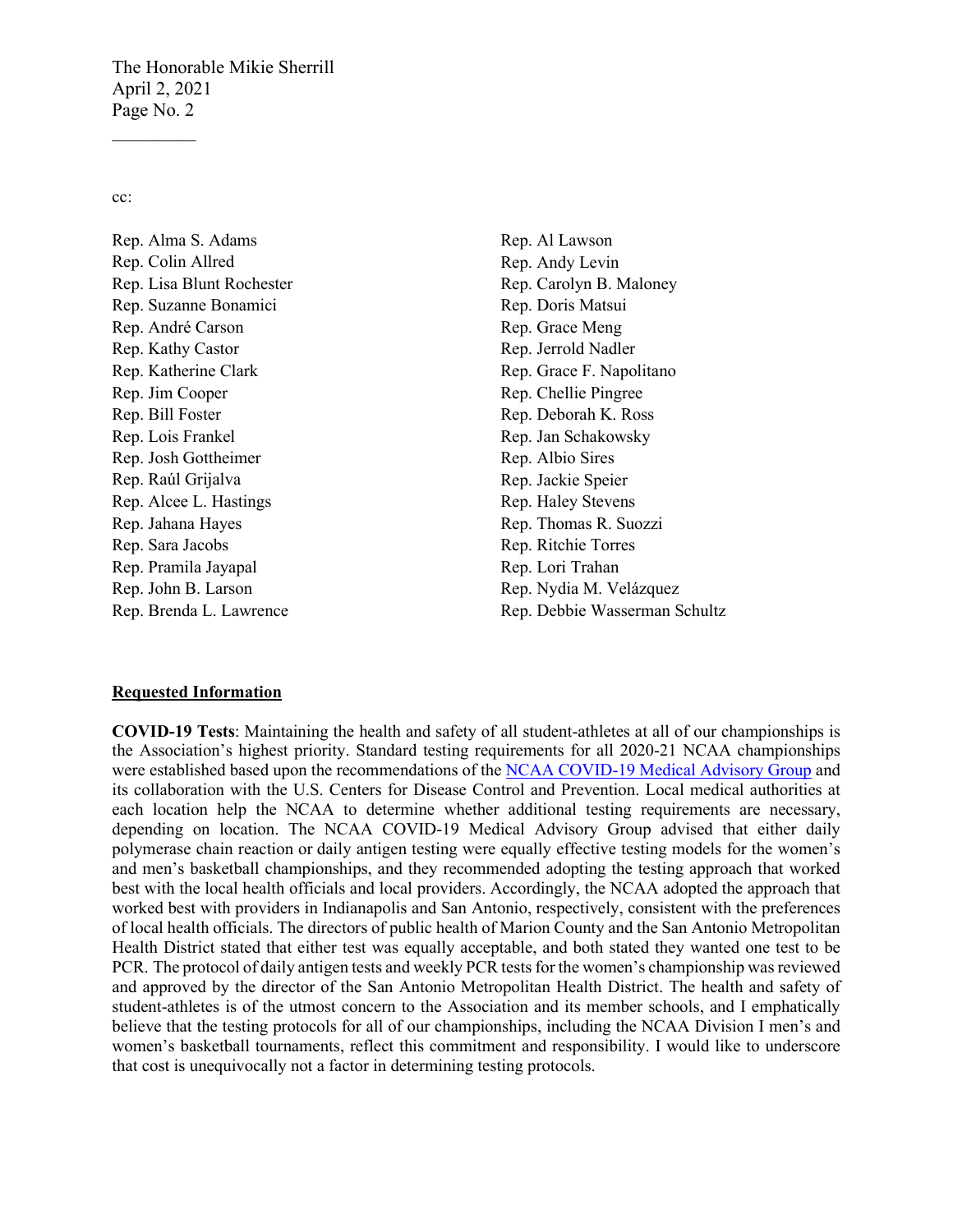The Honorable Mikie Sherrill April 2, 2021 Page No. 3

 $\mathcal{L}_\text{max}$ 

**Conditioning Facilties**: Your letter also appropriately raised concerns regarding the weight training facilities for the women's basketball tournament. We acknowledge that what was initially provided in San Antonio was insufficient, and we immediately corrected this. While the facilities referenced in your letter were not intended to serve as a weight room (they were designed to serve as a warm-up area), we regret the decision to make the women's weight training facilities available at the start of the Sweet 16 round of play rather than at the time of team arrival. The timing of the availability of a private weight facility was communicated to participating teams prior to the tournament. Upon learning of the concerns raised by participants, we immediately assessed and rectified these issues by converting an open space to a weight training area. Further details about the factors leading to this issue, and the specific steps taken to remedy it, are addressed on Page 2 of this letter. These disparities also make clear that we need to address these issues in a more in-depth and thorough manner.

**Food/Nutrition**: With regard to the respective food options for women's and men's players, both the women and men participants are provided two meals per day at their respective hotels. While there are local and regional cuisine differences at any championships site, all participants assigned to a meeting space within the hotels - whether in San Antonio or Indianapolis - receive two meals per day at the hotels served in to-go containers and have the option for one take-out meal to be delivered to the hotels. Upon learning of food-related concerns from male and female participants, we immediately addressed this issue with the hotels and also identified other flexible food options for participants.

**Gift Bags**: The issue of gift bags was not addressed in your letter, however we would like to take this opportunity to note that our men's and women's basketball staffs work together in developing gift bags for participants. While the gift bags for the men's and women's players may have contained different contents, they had equal dollar values. Despite our belief that these areas were approached in an equitable and thoughtful manner, both will be carefully and deliberatively examined as part of the forthcoming external review.

**Publicity**: Your letter also raised concerns regarding the use of the trademarked "March Madness" phrase and the branding of the women's basketball tournament. As we further examine how best to promote the sport, we will continue to closely listen to the expectations of our membership and women's basketball leadership and also consider our relationships with our valued broadcast partners. We are committed to working with all constituents to determine the best way forward regarding the use of March Madness logos.

## **Requested Responses**

# **1. Seek to review all other championship competitions to ensure that they adhere to the gender equity principles of Title IX in affording women athletes fair and equal treatment.**

Immediately upon learning of the reported disparities between the Division I Men's and Women's Basketball Championships, the NCAA national office began conducting an internal assessment of these championships and took action to address any disparities. As part of this assessment, we will also be examining all championships - across sports and divisions - to identify any other gaps that need to be addressed, both qualitatively and quantitively, to preserve gender equity. To assist in this effort, we have retained the law firm of [Kaplan Hecker & Fink LLP](https://www.kaplanhecker.com/) to evaluate our practices and policies and provide recommendations on steps we can take to get better. Kaplan Hecker has significant experience in Title IX and gender equity issues and during its review and assessment, the firm will have direct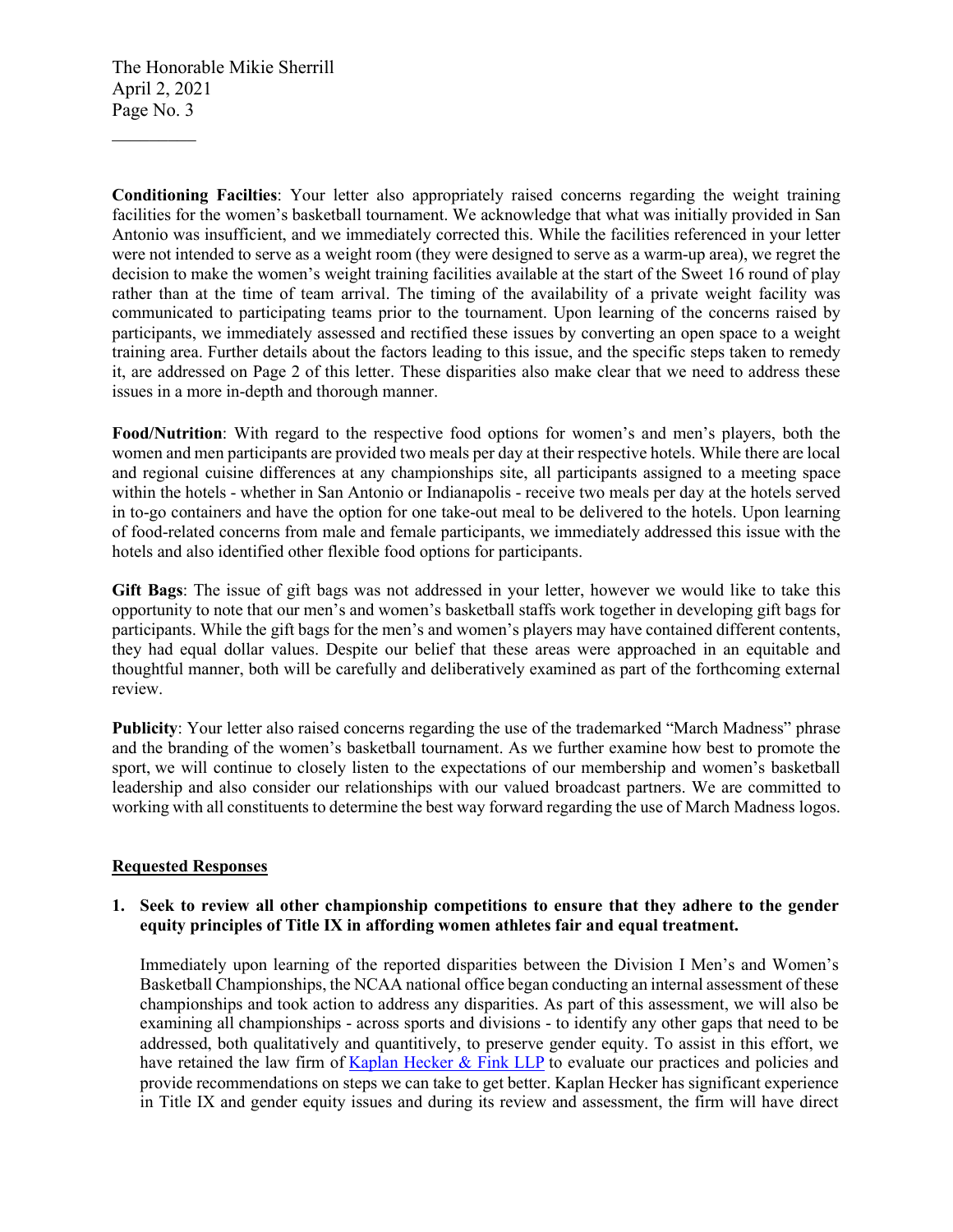$\mathcal{L}_\text{max}$ 

access to the NCAA Board of Governors to discuss any issue that may arise during its work. While it is still very early in the process, we hope to have preliminary assessments in late April, with a final report this summer after all championships have been completed.

- **2. Provide a detailed timeline of the unequal treatment of the women's and men's basketball teams during the championship tournament, including when it began, its discovery, any investigation of its scope, and notification to the NCAA's senior executives.**
	- **a. Please describe the NCAA's efforts to identify the scope of the disparities.**
	- **b. Are there other instances of unequal treatment that have not been stated above? (Response to all below.)**

We were made aware of concerns about the women's basketball workout facilities on March 18, after the circulation of social media posts highlighting this issue. While the facilities referenced in the social media posts were designed to serve as a warm-up area, we regret the decision to wait until the Sweet 16 to make a weight training facility available. As we have stated publicly, the decision was due to the lack of available, undesignated private space at the convention center. The unavailability of weight training facilities was communicated to schools, administrators and coaches before the tournament. However, upon learning of the concerns raised by participants on March 18, we immediately assessed and rectified these issues by converting an open space to a weight training area. The weight training equipment, originally slated to be assembled for the Sweet 16, was promptly constructed in an alternative, repurposed space and made available to players on March 20.

We were made aware of the concerns related to food on March 18. Upon learning of these concerns, we expeditiously worked with the hotels to address this issue and also identified other food and meal alternatives which were available to participants March 20.

Once these concerns were raised, our staff immediately began conducting an internal review to identify the scope of any additional the disparities. While many of the operational issues identified have been resolved, we will continue to make sure we are doing all we can to support gender equity in sports. As part of this effort, we are evaluating the current and previous resource allocation to the women's and men's championships, so we have a clear understanding of costs, expenditures and revenues. We also have begun to examine our procedures and processes for all our championships, across gender, sport and division. To assist us with these efforts – as noted above - we have retained an independent expert law firm to evaluate our practices and policies and provide recommendations on steps we can take to ensure we are doing all we can in this area. We are unaware of any other areas of concern; however, we are committed to proactively and transparently sharing any outcomes of the assessment once all championships have been conducted and the external review is complete.

# **3. What steps has the NCAA taken to identify and limit unequal treatment in the current tournament?**

As described above, directly after learning of the concerns raised by participants of the Division I women's basketball tournament, we began an internal assessment of all of our championships and took action to address any significant disparities. As part of this effort, we also are evaluating the current and previous resource allocation to each championship and have retained an independent expert law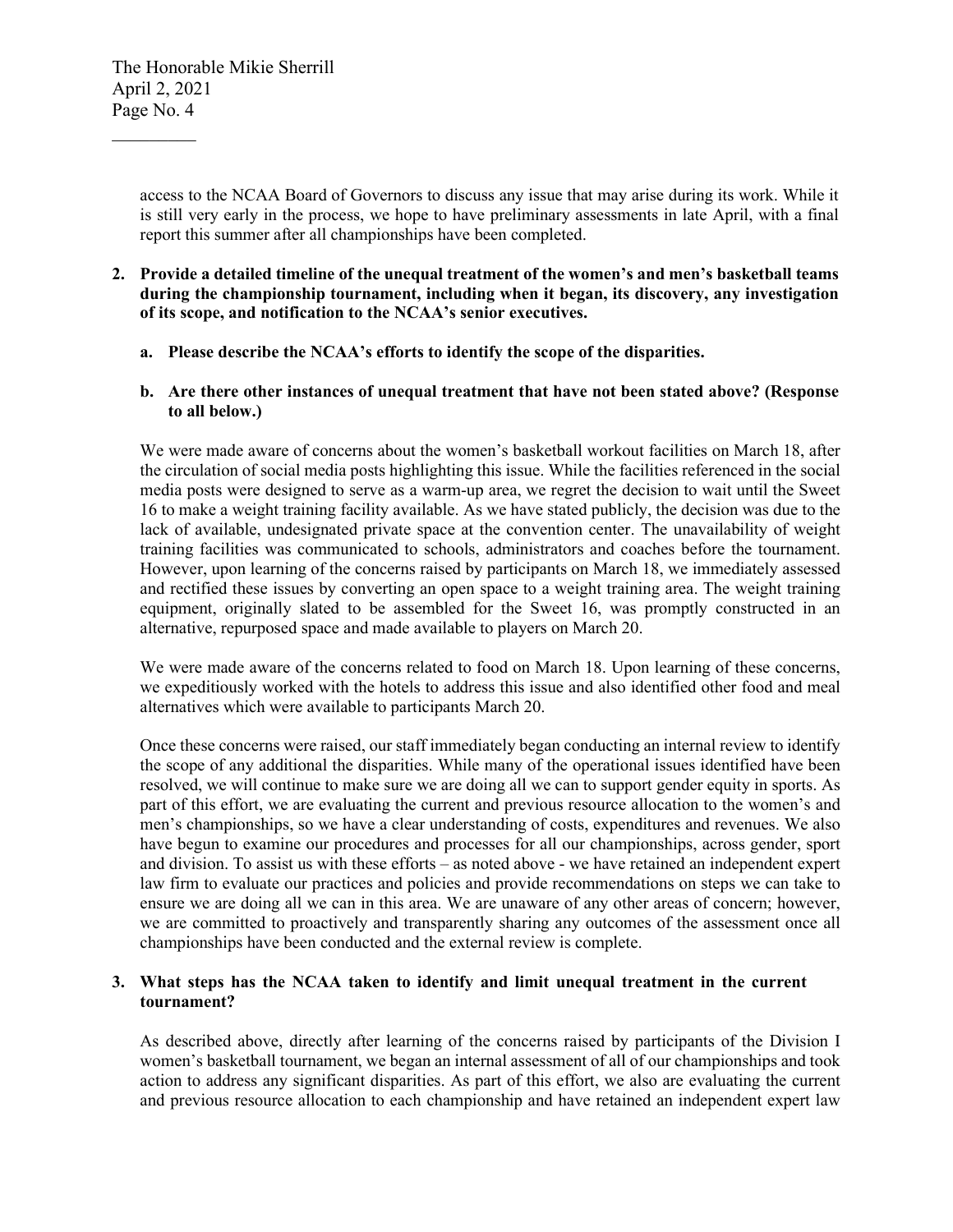$\mathcal{L}_\text{max}$ 

firm to evaluate our practices and policies and provide recommendations on steps we can take to ensure we are achieving gender equity in college athletics.

#### **4. Does the NCAA have procedures in place to receive and act on reports of unequal treatment?**

**a. If so, please describe these procedures, when they were implemented, and how frequently the NCAA acts to remediate unequal treatment.** 

## **b. When the NCAA was first notified of unequal treatment, what immediate steps did it take to address these issues? (Response to all below.)**

For any and all concerns related to the women's basketball tournament, the primary administrator of each school's team serves as the conduit for communicating issues and concerns to the women's basketball staff. More broadly, the national office has a reporting mechanism for all student-athletes to report concerns related to their health, welfare or other matters. Additionally, the NCAA has established a [COVID-19 Concern Hotline](https://www.ncaa.org/sport-science-institute/covid-19-concern-hotline#:%7E:text=If%20you%20are%20aware%20of,brief%20summary%20of%20the%20concern.) to allow college athletes, parents or others to report potential return-tosport concerns. On campus, faculty athletics representatives play an important role in serving as an advocate for student-athletes while members of campu[s Student-Athlete Advisory Committees](https://www.ncaa.org/student-athletes/ncaa-student-athlete-advisory-committees-saacs) have the opportunity to address issues affecting student-athletes at their institution. Concerns also may be raised and addressed through the three divisional NCAA Student-Athlete Advisory Committees or through the broader NCAA [committee](https://www.ncaa.org/governance/committees) structure. Lastly, following each NCAA championship, a survey is conducted in which student-athletes can provide feedback for and raise concerns related to their championships experience as well as provide recommendations for future championships. We are not aware of any reports to the national office regarding unequal treatment. However, we are committed to undergoing a thorough review, through the external process noted above, to identify and actively address either disparities between the treatment of men and women or improvements that may be made to our reporting procedures.

Regarding steps taken to address the concerns in San Antonio, promptly upon learning of the concerns relating to the differences between the Division I men's and women's accommodations, national office staff and leadership began an internal review to understand and address these concerns. We were notified of these issues on March 18 and solutions to remedy these concerns were implemented within 36 hours on March 20.

## **5. What processes does the NCAA have in place to ensure all other championship competitions adhere to the gender equity principles of Title IX.**

## **a. What specific steps is the NCAA taking to ensure that such unequal treatment is not repeated in future tournaments?**

In a typical (non-pandemic) year, the NCAA hosts 90 championships: 45 women's championships, 42 men's championships and three co-ed championships. Since 2016, and upon the direction of the Board of Governors, the NCAA has taken steps to protect participants and spectators from discrimination at NCAA events by requiring those bidding for NCAA championships to complete a non-discrimination [questionnaire.](https://www.ncaa.org/sites/default/files/NON-DISCRIMINATION_QUESTIONNAIRE_20160722.pdf) This questionnaire requires participants in the bid process to provide assurances that anyone associated with an NCAA championship event – whether, for example, they are a studentathlete, coach, staff member or fan – will be treated with fairness and respect.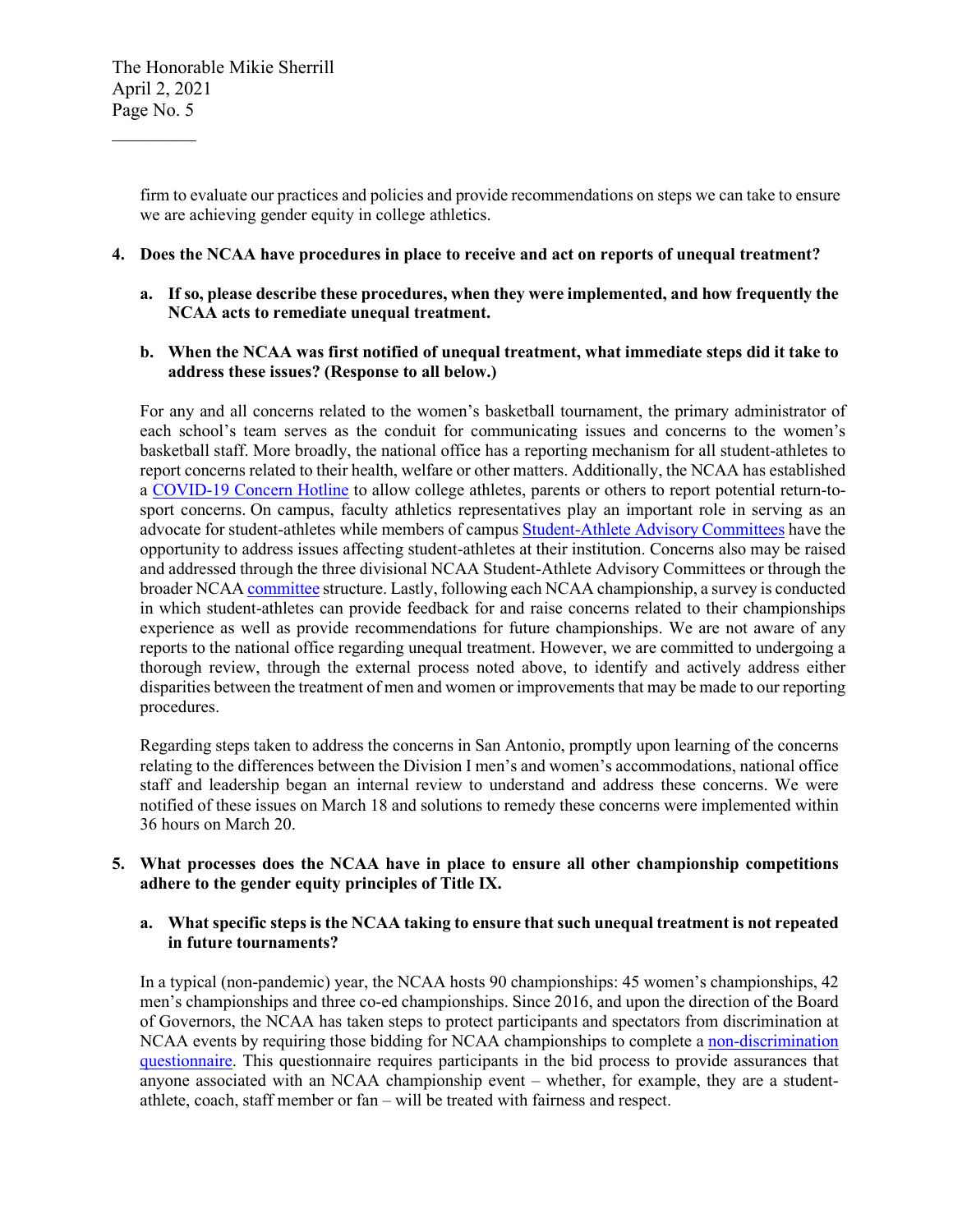The Honorable Mikie Sherrill April 2, 2021 Page No. 6

 $\mathcal{L}_\text{max}$ 

To ensure gender equity is achieved moving forward, the NCAA national office already has begun conducting an internal review to ensure fair and equitable treatment for women and all student-athletes is occurring at the NCAA's other championships. Additionally, and as was noted in previous responses in this letter, the NCAA has retained an independent expert law firm to assist in evaluating our practices and policies and provide recommendations on steps we can take to ensure we are doing all we can to support gender equity in sports moving forward. We expect to have preliminary assessments in late April, with a final report this summer after all championships have been completed.

# **6. Please describe the resources that the NCAA dedicates to identifying, investigating and addressing the unequal treatment of its men's and women's sports teams.**

# **a. Does the NCAA employ a Chief Diversity Officer? If so, to whom does this person report?**

One of the NCAA's core principles of conduct for intercollegiate athletics focuses on gender equity. In support of this principle, each of the NCAA's 1,100 member schools are responsible for complying with Title IX and ensuring equal treatment of female and male student-athletes on their campuses. Additionally, the Association has devoted [resources](https://www.ncaa.org/about/resources/inclusion/gender-equity-and-title-ix) and [programs](https://www.ncaa.org/ethnic-minority-and-women-s-enhancement-graduate-scholarship) to promote compliance with gender equity laws and the equitable and meaningful participation of women in college sports. Outlined below are additional structures designed to support women and gender equity in all aspects of intercollegiate sport:

- [NCAA Committee on Women's Athletics.](https://www.ncaa.org/governance/committees/committee-womens-athletics) This association-wide committee provides leadership and assistance to the Association in its efforts to provide equitable opportunities, fair treatment and respect for all women in all aspects of college sports. The committee is charged with studying and making policy recommendations concerning opportunities for, and issues affecting, women in athletics at the campus, conference and national levels. As part of its responsibilities, the committee is also charged with identifying and managing the progress of [emerging sports for women](https://www.ncaa.org/about/resources/inclusion/emerging-sports-women) aimed at helping schools provide more athletics opportunities for women, as well as facilitating the [NCAA Woman of the Year](https://www.ncaa.org/about/resources/events/ncaa-woman-year) program.
- [NCAA Committee to Promote Cultural Diversity and Equity:](https://www.ncaa.org/governance/committees/board-governors-committee-promote-cultural-diversity-and-equity#:%7E:text=The%20Committee%20to%20Promote%20Cultural,matters%20that%20impact%20the%20Association) This committee was established to review, endorse and make recommendations regarding diversity and inclusion matters that impact the Association. The committee shall review and react to recommendations from the NCAA Committee on Women's Athletics and the NCAA Minority Opportunities and Interests Committee, receive information and explanations of Association-wide activities, review and react to topics referred to it by the Board of Governors and provide comment to the Board of Governors on Association-wide matters of interest
- [NCAA Gender Equity Task Force.](https://www.ncaa.org/governance/committees/gender-equity-task-force) This task force serves as a standing advisory group to the NCAA Board of Governors, Committee on Women's Athletics and the greater NCAA governance structure. The task force focuses on engaging the membership, student-athletes, governance committees, the media and affiliate organizations in identifying gender equity strategies to improve the professional and competitive environment for women in intercollegiate athletics at all levels.
- [NCAA Office of Inclusion:](https://www.ncaa.org/about/resources/inclusion) Since 2005, the NCAA has had a dedicated office of diversity and inclusion which facilitates programming, provides educational resources and advocates for diverse, equitable and